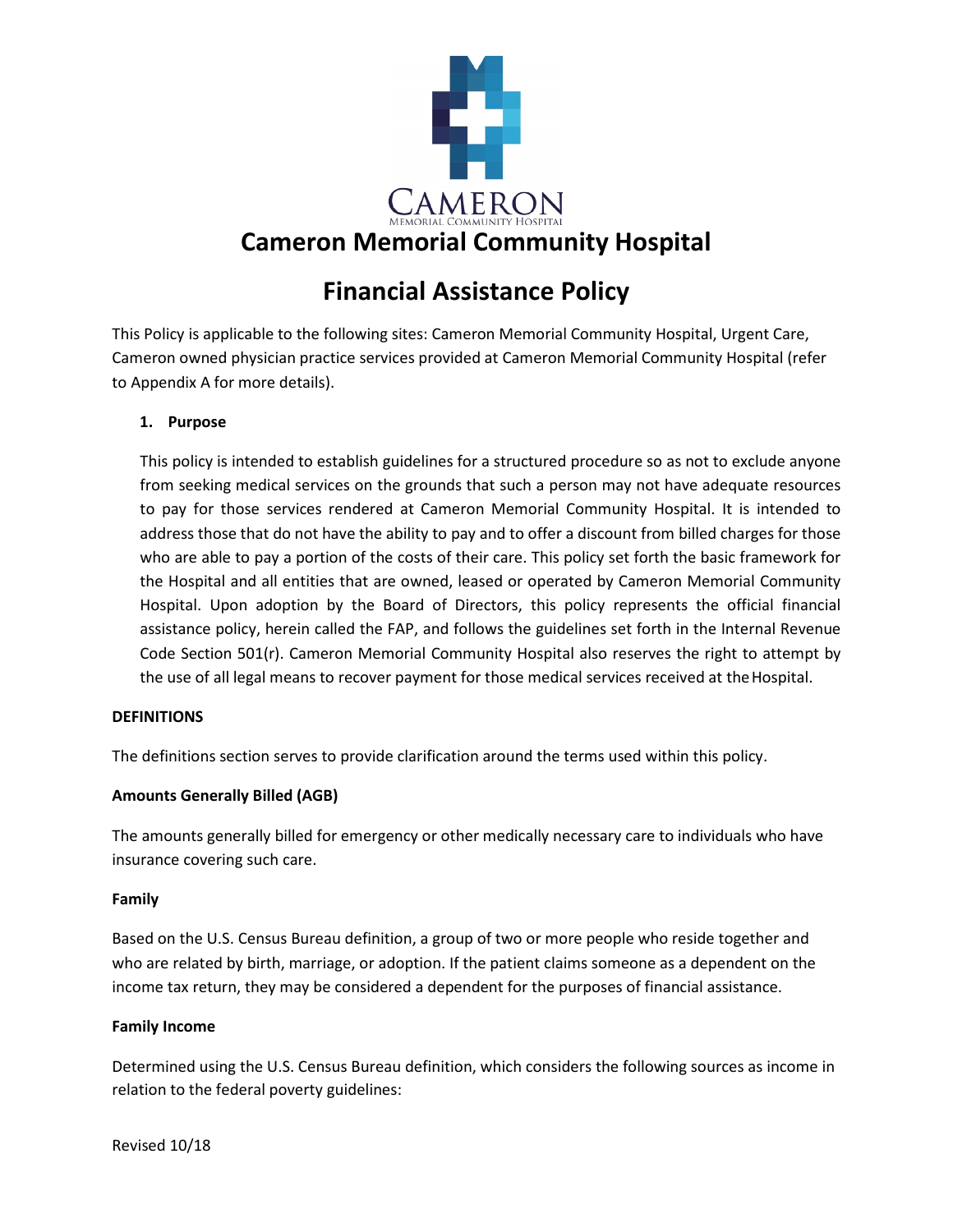

Earnings, unemployment, workers' compensation, Social Security, Supplemental Security Income, public assistance, veteran's payments, survivor benefits, pension or retirement income, interest, dividends, rents, royalties, income from estates, trusts, educational assistance, alimony, child support, assistance from outside the household, and any income from other miscellaneous sources. If a child is claimed on their parent's income taxes and is over the age of majority, the parent's income will be used in calculation family income. The temporary increase in income for unemployment during COVID will not prevent someone from qualifying for Financial Assistance. Other consideration, such as household size, would need to be calculated to make the final determination.

#### **Financial Assistance**

Program designed to aid in the payment of medical services deemed as emergent or medically necessary and a demonstrated inability to pay for services based on income guidelines and eligibility criteria outlined in this policy.

#### **Medical Necessity**

Emergency medical services provided and services for conditions which, if not promptly treated, would lead to an adverse change in the health status as determined by a qualified healthcare provider.

#### **Open AR**

For purposes of this policy, Open AR is considered to be accounts that currently reside with Cameron Memorial Community Hospital and are not yet placed with an outside agency.

#### **Uninsured**

Also referred to as "self-pay", patients that do not have insurance coverage or third party assistance to meet the payment obligations for the provided medical services.

#### **Underinsured**

The patient has some level of insurance of third-party assistance but still has out-of-pocket expenses that exceed his/her financial abilities.

#### **2. Policy**

The Cameron Memorial Community Hospital Financial Assistance Policy ("FAP") has been developed to ensure that financial assistance for emergency or medically necessary services is provided to eligible individuals. Regardless of eligibility determination, confidentiality of the information submitted and dignity shall be maintained for all that seek financial assistance. The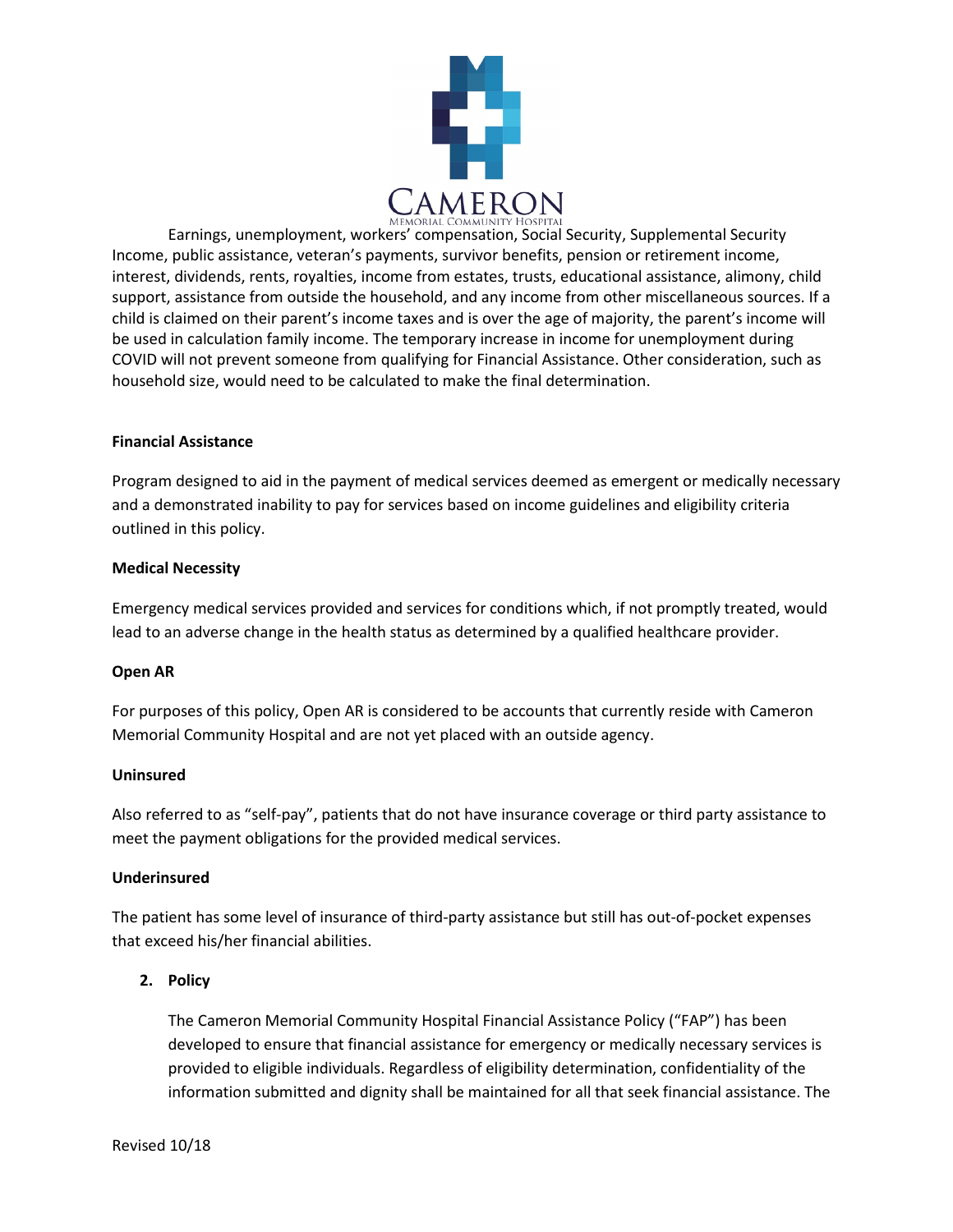

policy was created with the purpose of satisfying requirements outlined in Section 501r of the Internal Revenue Code regarding financial assistance and compliance with emergency medical care policies. It is also meant to satisfy additional requirements associated with 501r regulations including reasonable notification efforts around the availability of financial assistance, limitations on patient financial responsibility, and billing and collection practices for those eligible under the financial assistance policy. Patients are expected to cooperate with the Hospital's procedures for obtaining financial assistance, and to contribute to the cost of their care based on their individual ability to pay. This policy is contingent upon cooperation from the patient and return of requested information in order to make an evaluation of eligibility. The policy is based on the regulations under Section 501r in existence as of the effective date of this policy.

Cameron Memorial Community Hospital reserves the right to amend this policy in the event of any changes made to the regulations. In order to manage its responsibility and provide the appropriate level of assistance to the patient populations in need, Cameron Memorial Community Hospital establishes the following policy in order to best serve the community financial needs.

This policy will address the following:

- Eligibility criteria in order to be considered for financial assistance
- Methods for applying for financial assistance
- Limitations on patient financial responsibility for those eligible for financial assistance
- Billing and collection practices in the case of non-payment
- Efforts to widely publicize the financial assistance policy

#### **Eligibility**

Eligibility for Cameron Memorial Community Hospital's financial assistance program shall be considered for patients that are uninsured, insured or underinsured and are unable to pay for their medically necessary care, based upon a determination of financial need in accordance with this policy. Patients are eligible to receive financial assistance after insurance payment(s) on balances (such as deductibles, copays and coinsurance) if they meet the eligibility requirements as described in this policy. Eligible services are those that are medically necessary as determined by a qualified provider, including emergency medical services provided in an emergency room setting, and services for conditions which, if not promptly treated, would lead to an adverse change in health status. A listing of providers that participate with this policy in providing emergent or medically necessary services is maintained ina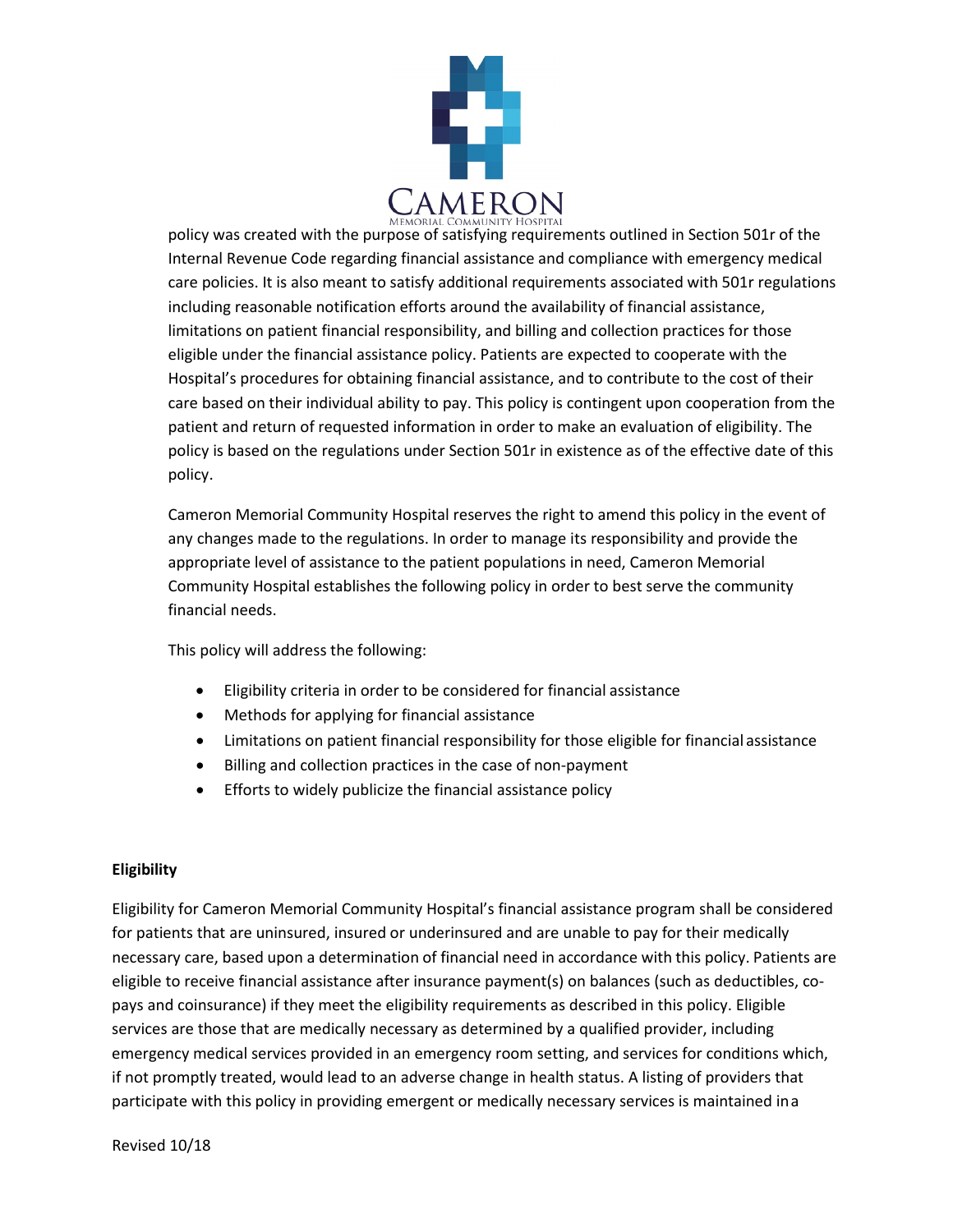

separate document and can be obtained free of charge by calling or submitting a request in writing to the Cameron Memorial Community Hospital Financial Services Department (see Appendix A for contact information).

In order to be considered for financial assistance, a patient must submit an accurate and complete Cameron Memorial Community Hospital Financial Assistance Application by the required due date (i.e., no later than the 240<sup>th</sup> day after Cameron Memorial Community Hospital provides the patient with the first billing statement for services received). This policy is intended to apply to those patients who are legal citizens of the United States of America, and reside in the service area of Indiana, Ohio and Michigan. Cameron Memorial Community Hospital Financial Counselors are available to provide assistance in applying for Indiana Medicaid coverage for eligible patients, and if determined eligible, there is an expectation that patient will cooperate in applying for such coverage. If a patient requests assistance in enrollment with the health insurance exchange, Cameron Memorial Community Hospital Financial Counselors can provide referral for assistance with enrollment. Eligibility will be determined based on the application date. The financial assistance determination will be valid for medically necessary services for 6 months from the date of the signed application. Adjustments on prior service dates will be considered if determined to be emergent or medically necessary and account is in Open AR not already placed with an agency.

The following FPL-based eligibility scales have been created in accordance with the Section 501r regulation requirements that those approved for financial assistance shall not be responsible for more than AGB for applicable services. Family income as a percentage of FPL and the associated discount percentage are outlined below:

| Family Income as a Percentage of FPL | Discount Percentage |
|--------------------------------------|---------------------|
| Up to 100%                           | 100%                |
| Up to 150%                           | 85%                 |
| Up to 200%                           | 75%                 |
| Up to 250%                           | 65%                 |
| Up to 300%                           | 55%                 |
| Up to 350%                           | 38%                 |

Catastrophic circumstances may be considered by request if both of the following situations are met: 1.) The patient applies and already qualifies for financial assistance within the current FPL discount scale with less than a 100% discount 2.) A single admission results in at least \$10,000 in patient responsibility. If both conditions are met, the account would be reviewed for a 100% adjustment.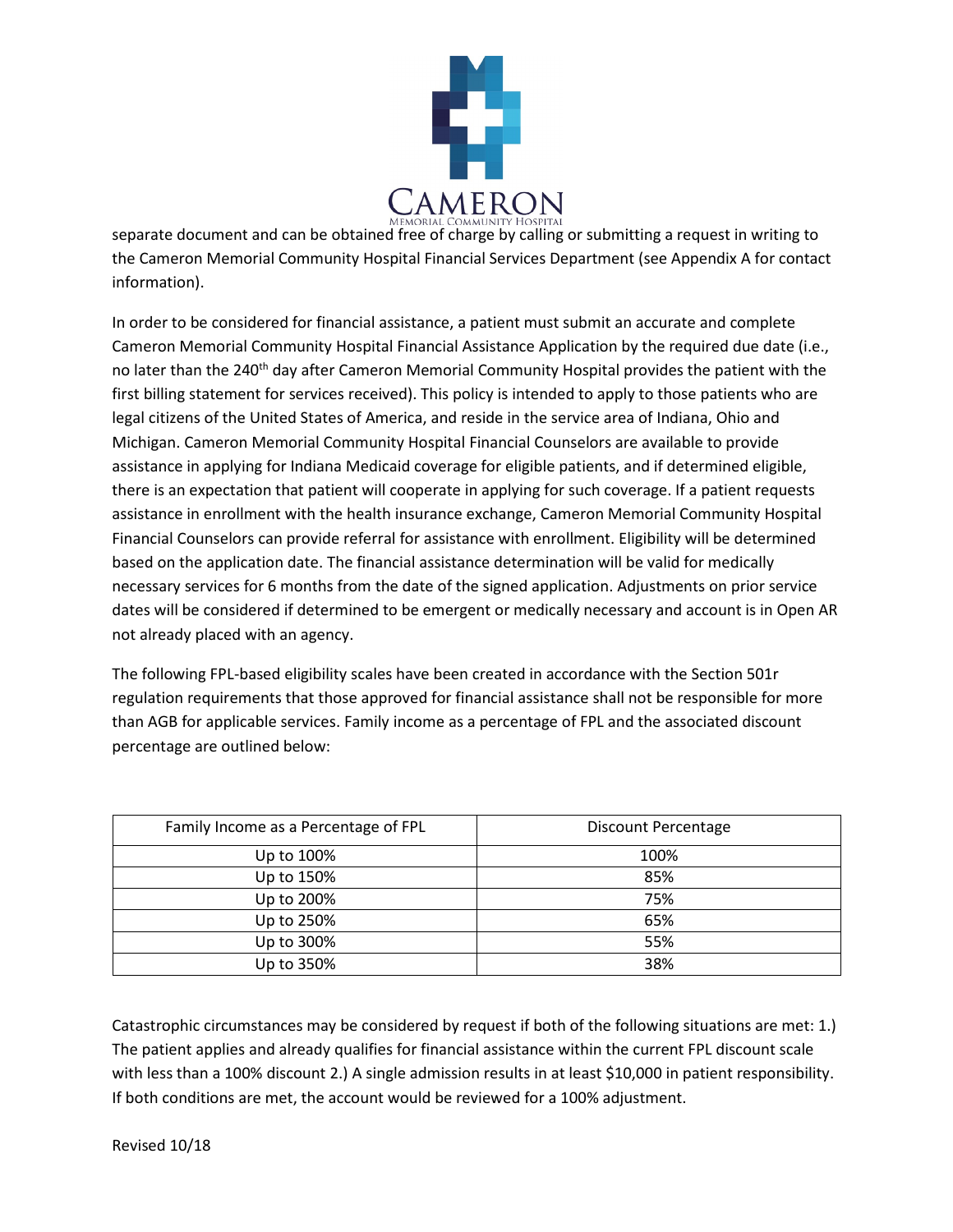

Determination of qualifying financial assistance is subject to change if it is discovered that information was withheld or circumstances change at any time within the eligibility period. If information provided as part of the eligibility determination is later determined to be inaccurate, Cameron Memorial Community Hospital shall have the right to hold the patient accountable to provide payment for services received. Failure to complete the requested information or return necessary documentation can result in ineligibility for financial assistance.

#### **Applying for Financial Assistance**

Efforts shall be made to evaluate financial assistance eligibility for those that are uninsured and deemed potentially eligible by Cameron Memorial Community Hospital Financial Counselors at the Hospital during or in advance of services, but determination may also be made after the billing cycle has begun. Patients that present with insurance for their services shall not be targeted for proactive screening by a Cameron Memorial Community Hospital Financial Counselor as they are not immediately identified as potentially eligible, but are eligible to apply and receive the same financial assistance offered to those that are uninsured. In addition to self-referral, referral of patients seeking financial assistance may be made by any member of the Cameron Memorial Community Hospital staff, including physicians, nurses, financial counselors, social workers, case managers and chaplains.

The return of requested information shall be deemed necessary to make an eligibility determination. The patient's ability to pay, including income and assets, shall be taken into account when determining eligibility and adjustment amount. In addition to completing the Cameron Memorial Community Hospital Financial Assistance Application based on the instructions provided, the following supporting documents will be needed to make an eligibility determination. Failure to provide any of the following information will disqualify the applicant from eligibility

- Pay Stub(s) displaying YTD (Year to Date) income, or income verification letter fromemployer
	- $\circ$  At least 4 weeks of income must be documented on pay stub(s), if not additional supporting income documentation must be submitted up to and including a notarized statement of income signed by both the employer and the applicant.
- If self-employed, prior year's personal tax return and tax return for the individual's business including all schedules. If applicant does not file taxes and cannot provide any other valid source of documentation, applicant will be disqualified.
- If unemployed, all yearly unemployment check stubs, a print-out from state website, or written proof of ineligibility for benefits.
- If receiving Social Security Benefits, provide a check stub, bank statement showing direct deposit, or copy of letter showing monthly benefit.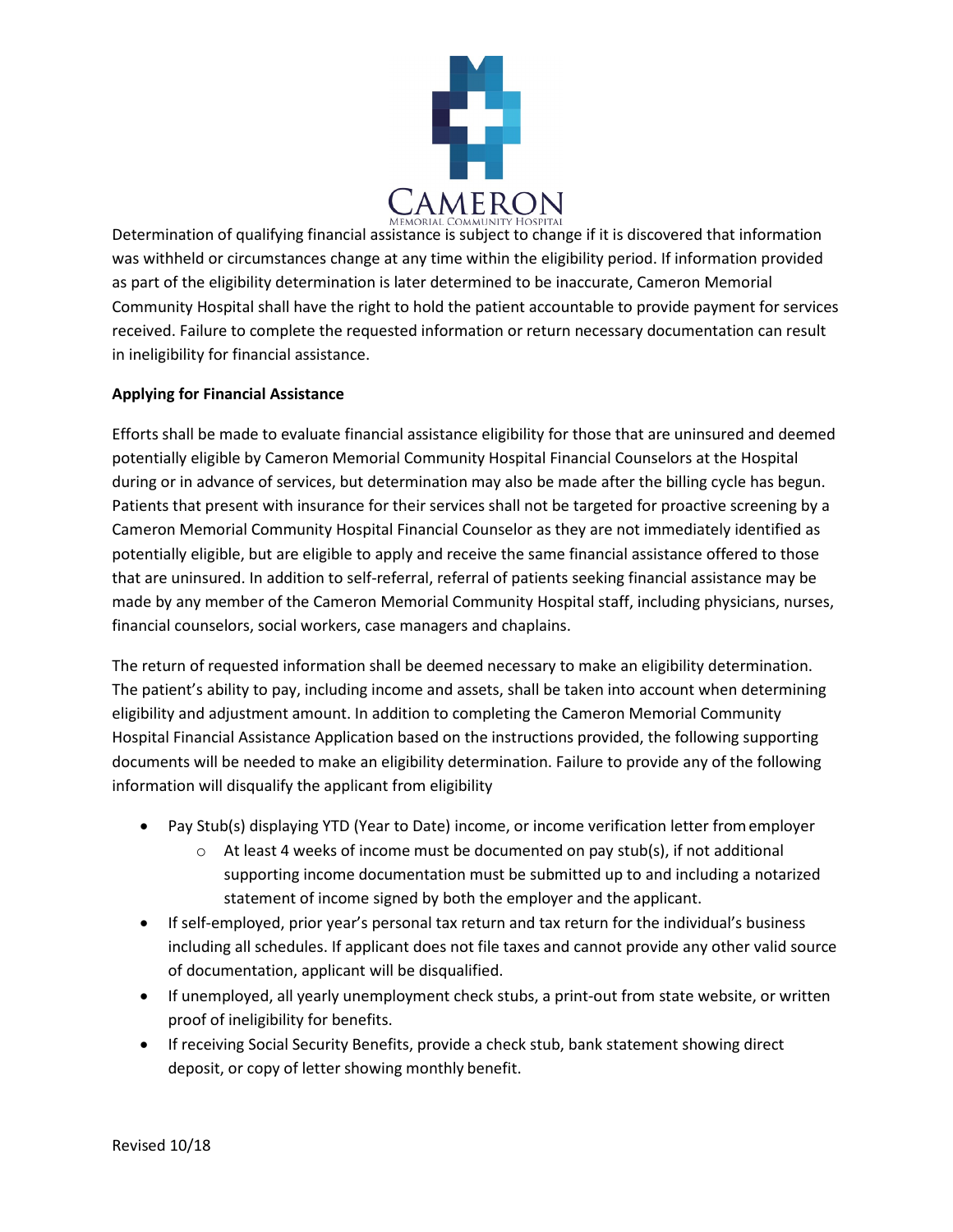

• Documentation of additional income sources such as child support, pension, rental income, educational income or any other source of income as outlined in the Cameron Memorial Community Hospital Financial Assistance Application must be included in order to make an accurate eligibility determination.

Cameron Memorial Community Hospital reserves the right to request additional documentation before making a final financial assistance determination, including, but not limited, to a Medicaid denial letter, bank statements, proof of assets, HSA (Health Savings Account) or FSA (Flexible Spending Account) statements (s), driver's license or state ID, and disclosure of claims and/or income from personal injury and/or accident related claims.

In the case of an incomplete application, the patient shall be notified detailing additional information necessary to consider the application complete. The patient shall be allowed 10 business days (if notice provided vial mail, from post-marked date; if notice provided in person or electronically, from date notice provided) to return the requested information or the application shall be considered incomplete and a denial can be issued. If the patient needs additional clarification or assistance with understanding what is expected of them, contact must be made within this timeframe in order for an extension to be considered.

For completed applications, an evaluation shall be made based on all application data, dependency status, and supporting documentation. Cameron Memorial Community Hospital Financial Assistance staff shall make an eligibility determination within 30 days following the receipt of the completed Cameron Memorial Community Hospital Financial Assistance Application with requested documentation. Cameron Memorial Community Hospital shall provide notification to patients of the determination as well as the basis for the decision.

#### **Presumptive Eligibility**

Presumptive methods may be used in some instances to determine financial assistance eligibility. Methods may include previously submitted application data, external publically available date sources that provide information on the patient's ability to pay (such as credit scoring), or other program enrollment resources if patient lacks documentation that supports eligibility. For example, eligibility may be determined presumptively for homeless patients, those who already receive assistance in a state or federally-funded program, the patient resides at an address that indicates subsidized housing, or the patient is deceased with no known estate. In the case that presumptive eligibility is used and results in less than a 100% discount, patients shall be made aware of more generous discounts that are available.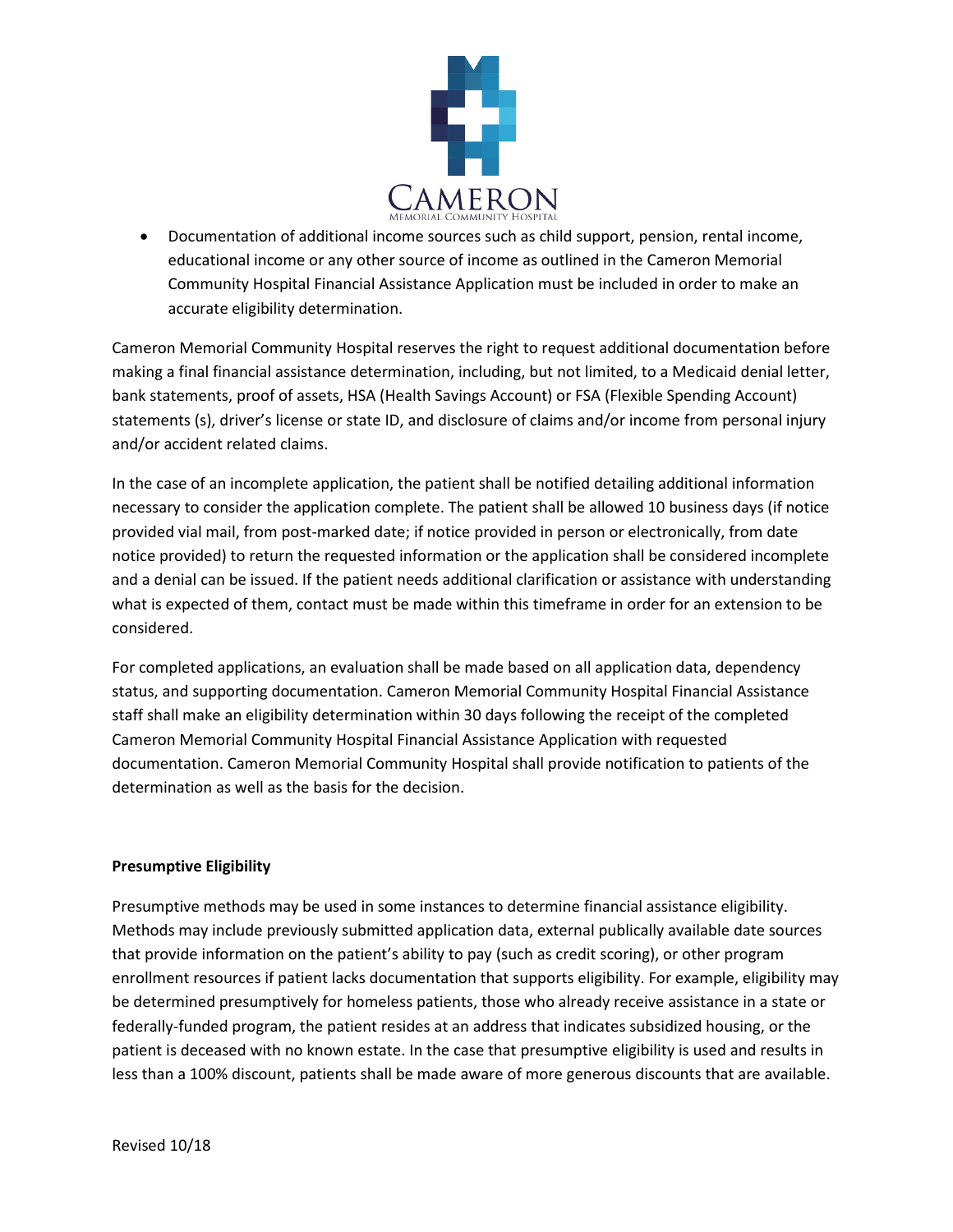

#### **Exclusions**

The following scenarios or services will be excluded from consideration for financial assistance eligibility:

- Coverage of services such as cosmetic surgery, elective procedures, and any encounters unrelated to an emergent or medically necessary service.
- Patients who have another available coverage option, such as Medicaid, automobile, worker's compensation, liability, employer coverage, etc., and do not take the necessary steps to secure the coverage.
	- o Patients who decline to apply for Medicaid when they are eligible under the state guidelines.
	- $\circ$  The patient was injured as a direct result of an accident involving his/her motor vehicle and the patient did not maintain the required insurance on the motor vehicle.
	- o Self-employed patients who do not have worker's compensation insurance and are injured on the job (self-employed LLC).
- Patients with insurance who failed to follow the insurance company's rules for precertification, or seek treatment at a Cameron Memorial Community Hospital facility when Cameron Memorial Community Hospital is not the preferred provider for the insurance plan (except in emergency situations).
- The patient has a balance in their HSA (Health Savings Account) or FSA (Flex Spending Account). These accounts must show a zero balance before eligibility determination shall be made.
- Charges as a result of collection agency referral such as court costs, filing fees, interest and/or attorney fees.

#### **EMTALA**

In coordination with the Cameron Memorial Community Hospital's emergency medical care policies and the Emergency Medical Treatment and Labor Act (EMTALA), section 1867 of the Social Security Act (42 U.S.C 1395dd). Cameron Memorial Community Hospital is committed to provide without discrimination care for emergency medical conditions regardless of ability to pay. The Hospital is committed to ensure the patient's ability to pay for services provided has no bearing on the delivery of stabilizing treatment in situations where emergency care is required.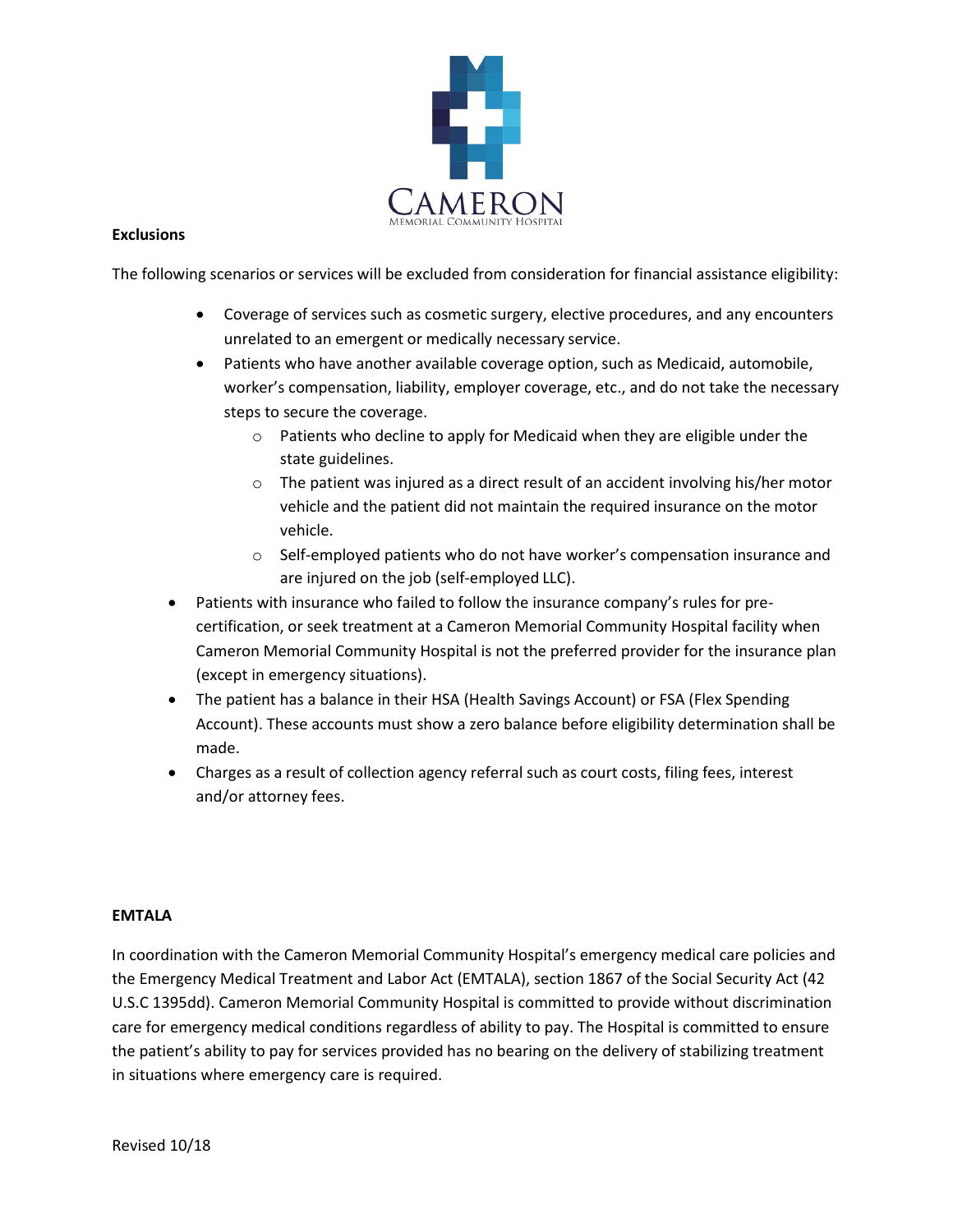

#### **Limitations on Patient Financial Responsibility**

In accordance with Section 501(r) (5) of the Code, in no case shall an FAP-eligible individual be responsible for more than amounts generally billed (AGB) for emergency and other medically necessary care. The AGB for the purposes of this policy was determined using the look-back method.

The AGB for the Hospital shall be re-calculated on at least an annual basis and any updates shall be reflected in the policy. Additional information on the specific AGB percentages or calculation methods can be obtained free of charge by calling or submitting a request in writing to the Cameron Memorial Community Hospital Financial Services department (See Appendix A for contact information).

#### **Billing and Collections**

In the event of non-payment after proper notification of the availability of financial assistance, actions may be taken to collect on balances owed. Reasonable efforts shall be made to determine eligibility and provide notification of available financial assistance in accordance with 501(r) regulations prior to the collection agency placement or extraordinary collection action (ECA) initiation. ECA's may include reporting to credit agencies, and judicial or legal actions such as liens or garnishments. At least three (3) statements delivered by mail or electronically will be issued to the responsible party if there is an outstanding balance before consideration for collection agency referral.

Prior to initiation of any ECA's, at least one statement will include notice of collection agency referral and potential ECA's. Such statement will be provided at least 30 days before the initiation of any ECA, and the Cameron Memorial Community Hospital Plain Language Summary will accompany this notification. It is expected that the patient's address provided to Cameron Memorial Community Hospital is valid; if notice is provided to the address on file, reasonable efforts to provide notification in accordance with Section 501r of the Code will have been met. Credit reporting may take place as soon as 90 days from collection agency list date (at least 210 days from first billing statement for services received), and additional judicial or legal actions as soon as 120 days from collection agency list date (at least 240 days from first billing statement for services received).

If a request for financial assistance is made on an account that is with the collection agency no later than the 240<sup>th</sup> day after Cameron Memorial Community Hospital provides the patient with the first billing statement for services received, collection activity shall be suspended for 15 days in order to allow the patient reasonable time to submit an application. If the patient submits an application during this hold period, Cameron Memorial Community Hospital Financial assistance staff will notify the agency to suspend any further collection actions for up to 30 business days until an eligibility decision has been reached. If the application submitted is incomplete or additional documentation is required, the patient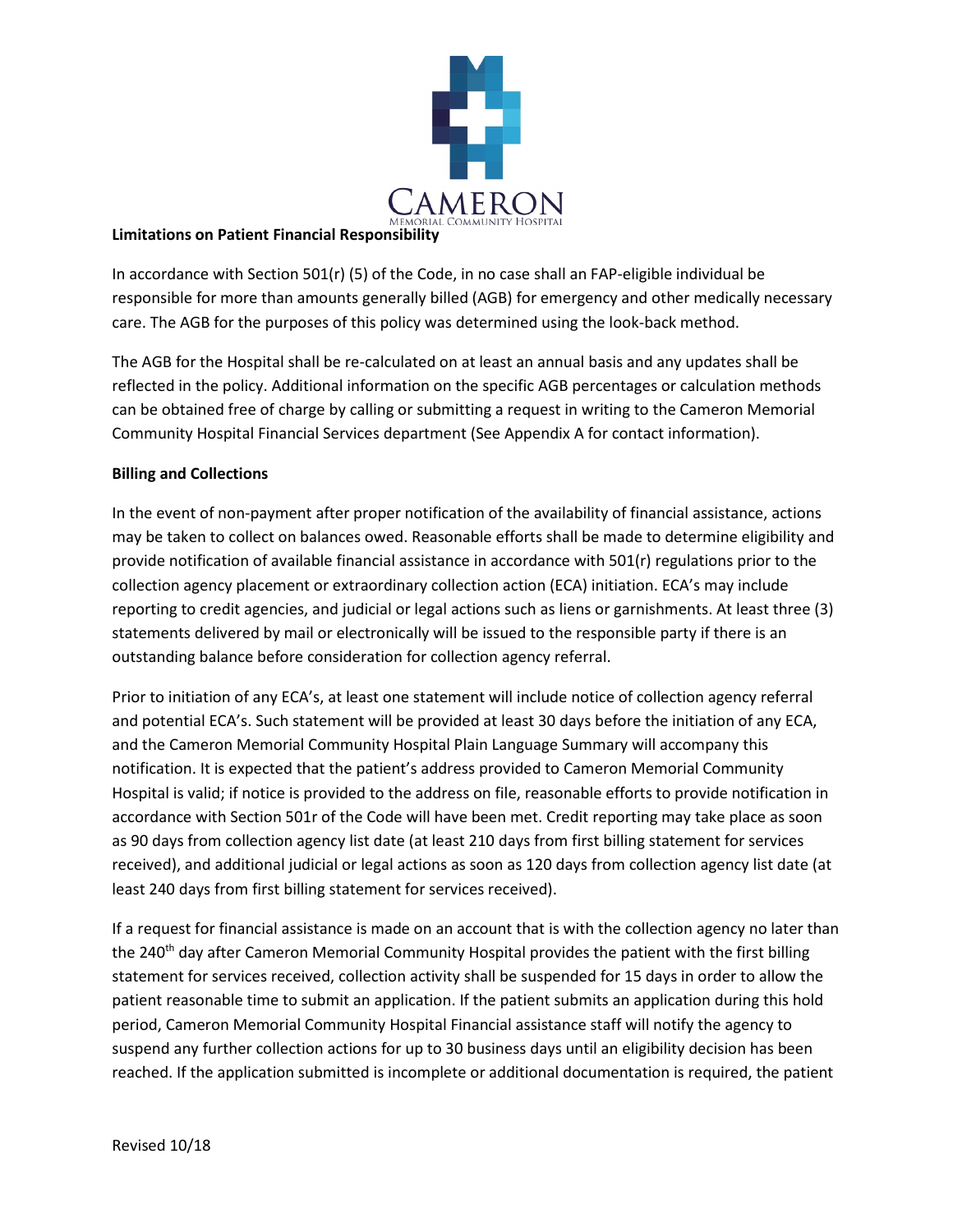

will be notified and allowed 10 business days from provided date to return requested documentation in order to continue the evaluation process.

If the patient meets criteria for a full adjustment, an approval shall be issued and the account returned to Cameron Memorial Community Hospital from the collection agency, ECA's may be reversed if they have already been initiated. If the evaluation results in a partial adjustment, a determination will be sent indicating the new balance and ECA's may be reversed if already initiated. If the patient does not provide completed application information or is not eligible for financial assistance based on evaluation, a denial will be issued and the agency will resume collection activity.

The Cameron Memorial Community Hospital Financial Assistance staff and management are responsible for ensuring reasonable efforts have been met on applicable accounts prior to any ECA initiation. Cameron Memorial Community Hospital and their external collection agencies shall be authorized to report unpaid accounts to credit agencies, and to file litigation, garnishment, obtain judgment liens and execute upon such judgment liens using lawful means of collection. Cameron Memorial Community Hospital and authorized external collection agencies may also take other actions, including, but not limited to, telephone calls, emails, texts, mailing notices and skip tracing to obtain payment for medical services provided.

#### **Publications**

The following measures are taken with the intent to make reasonable efforts to inform and widely publicize the availability of Cameron Memorial Community Hospital's FAP to patients and the public in accordance with Section 501(r) requirements:

- Information will be displayed in emergency, admitting and financial services departments' waiting areas referencing the availability of financial assistance.
- The Cameron Memorial Community Hospital Plain Language Summary will be offered as part of the discharge or intake process for those patients receiving services at the Hospital.
- Free paper copies of financial assistance documents (Cameron Memorial Community Hospital Financial Assistance Policy, Cameron Memorial Community Hospital Financial Assistance Application and the Cameron Memorial Community Hospital Plain Language Summary) can be obtained from the emergency, admitting and financial services departments within the Hospital or can be requested by mail from the Cameron Memorial Community Hospital Financial Services Department (see Appendix A for contact information).
- Reference to the availability of financial assistance will be included on each of Cameron Memorial Community Hospital's billing statements, and notification of ECA's Cameron Memorial Community Hospital or an authorized collection agency may intend to take shall be made at least 30 days prior to initiation.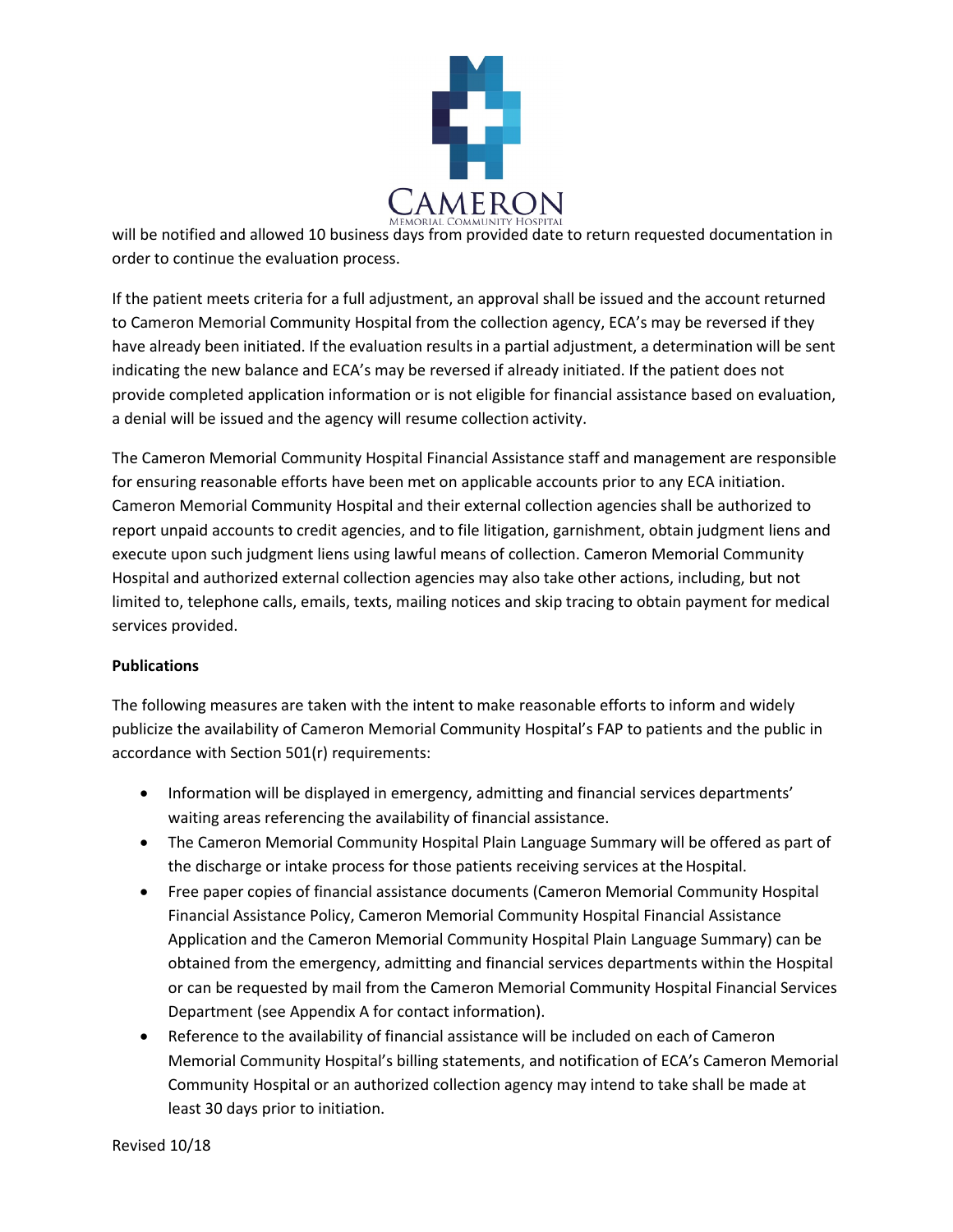

- The Cameron Memorial Community Hospital Financial Assistance Policy, Cameron Memorial Community Hospital Financial Assistance Application, and Cameron Memorial Community Hospital Plain Language Summary will be posted on Cameron Memorial Community Hospital's website in English and Spanish. (www.cameronmch.com)
- Oral notification of the availability of financial assistance.
- Notifying the community of the availability of financial assistance, in a manner reasonably expected to reach those members of the community who are most likely to require financial assistance from the Hospital, and any other methods of publication or distribution as determined by Cameron Memorial Community Hospital to widely publicize the policy.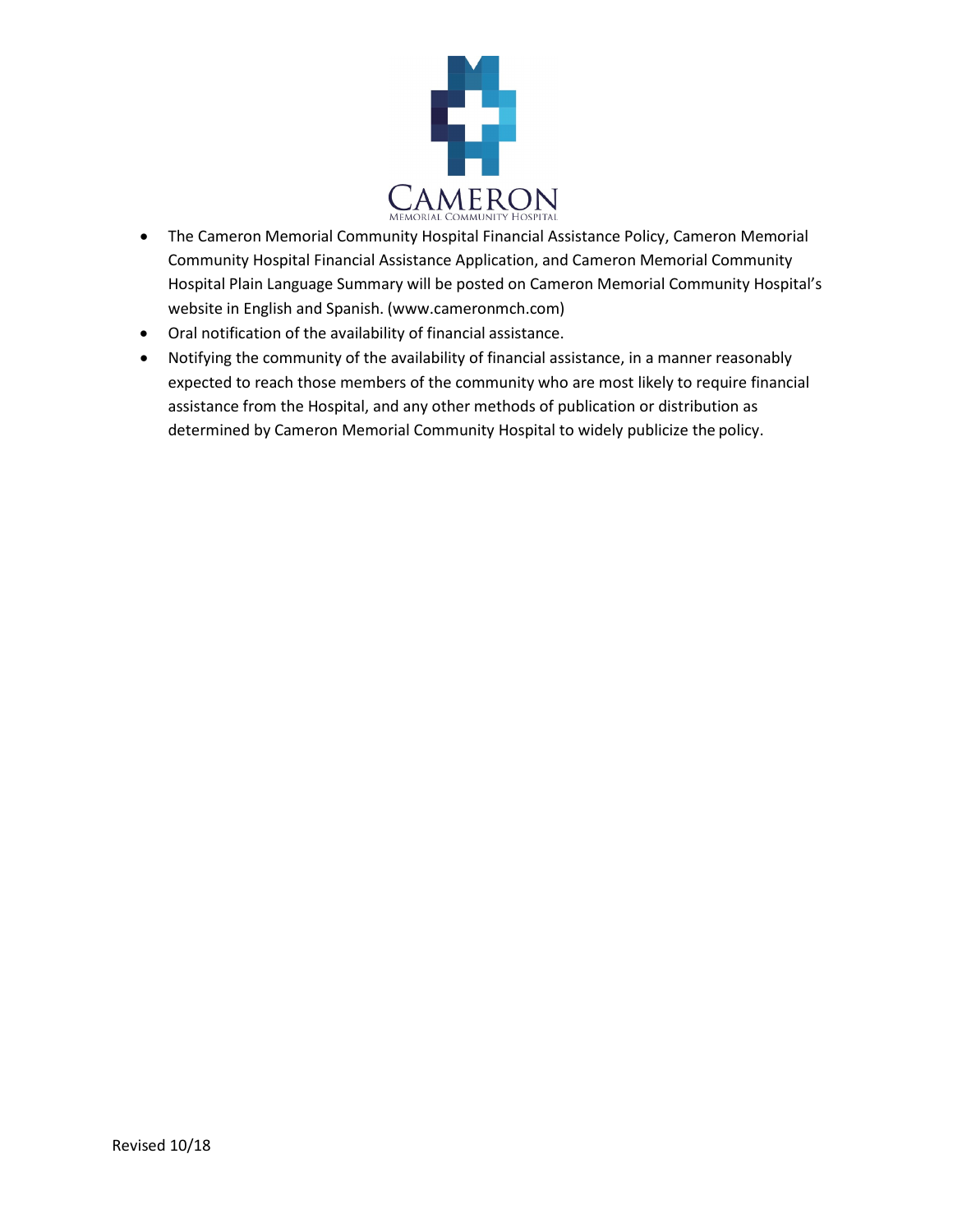

## Appendix A

Services provided by these physicians and billed by Cameron Memorial Community Hospital will be eligible for the FAP. A complete list of physicians can be obtain a[t CMCH Physicians](https://www.cameronmch.com/find-a-specialist-schedule/)

Cameron Obstetrics

Cameron ENT

Cameron Orthopedics

Urgent Care of Cameron Hospital

Cameron Pediatrics

Cameron Family Medicine

Cameron Psychiatry

Services provided within CMCH and billed by these hospital-based physicians will not be eligible for the FAP.

Allen County Cardiology

Associated Anesthesiologists

Fort Wayne Radiology

Professional Emergency Physicians, Inc.

Radiation Oncology Associates

Hospital Care Group

Services provided by these physicians at CMCH are not eligible for the FAP.

Revised 10/18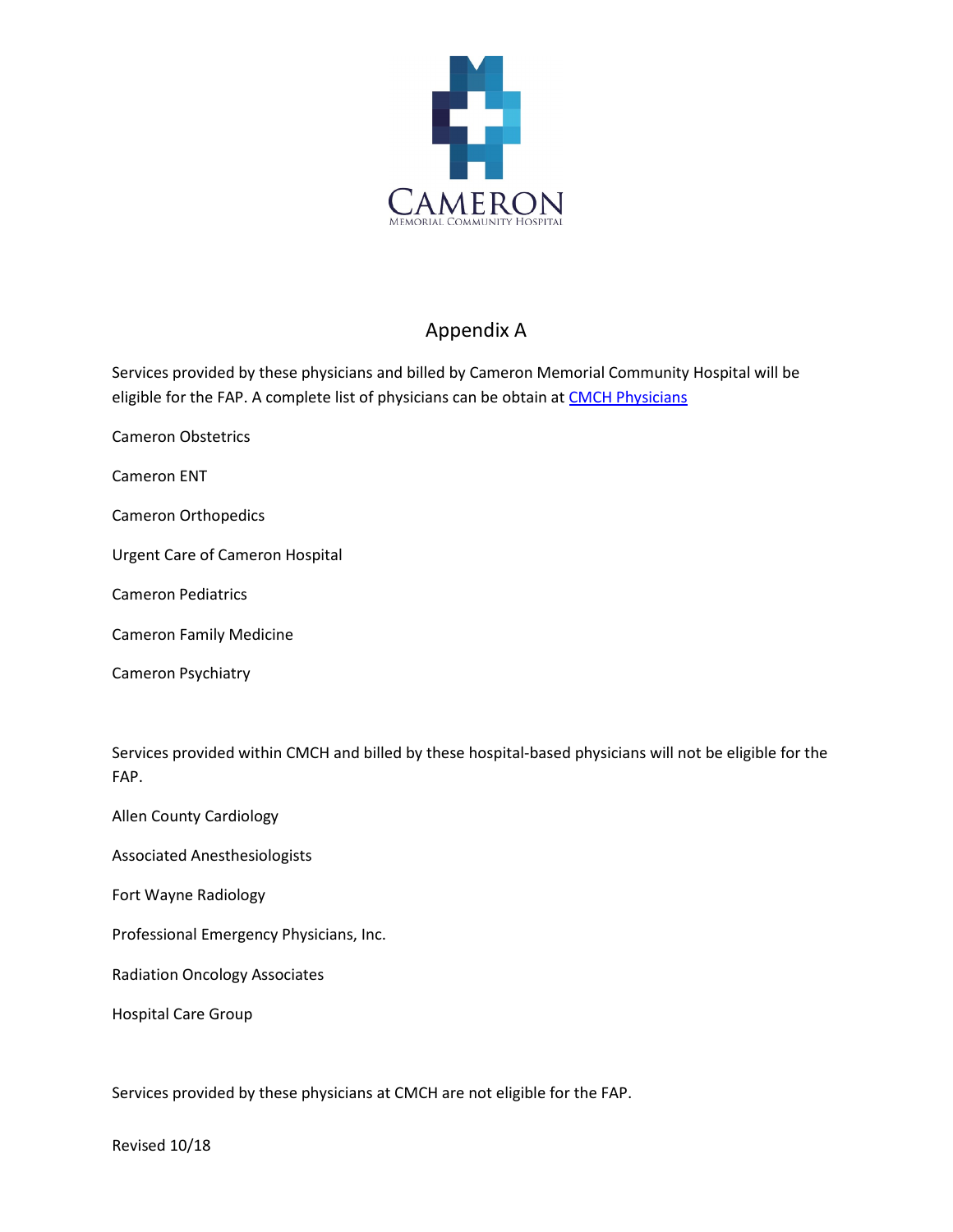

- Dr. Jonathan Alley
- Angola Foot and Ankle Clinic
- E.N.T. Associates, P.C.
- Dupont Pediatrics
- Family Practice and Orthopaedic Center
- Fort Wayne Medical Oncology
- Fort Wayne Neurological Center
- Fort Wayne Neurology
- Fort Wayne Orthopaedics
- Gabet Family Dentistry
- Holicki Eye Center
- Dr. Jeffrey Justice
- Lutheran Medical Group
- Mattox Family Practice
- Nephrology Associates of Northern Indiana
- Northeast Indiana Urology
- Northern Indiana Neonatal Associates
- Northeastern Center
- Orthopedics NorthEast
- Parkview Physicians Group
- Physical Medicine Consultants, LLC
- PPG- Colon and Rectal Surgery
- Skin Cancer & Cosmetic Dermatology
- Revised 10/18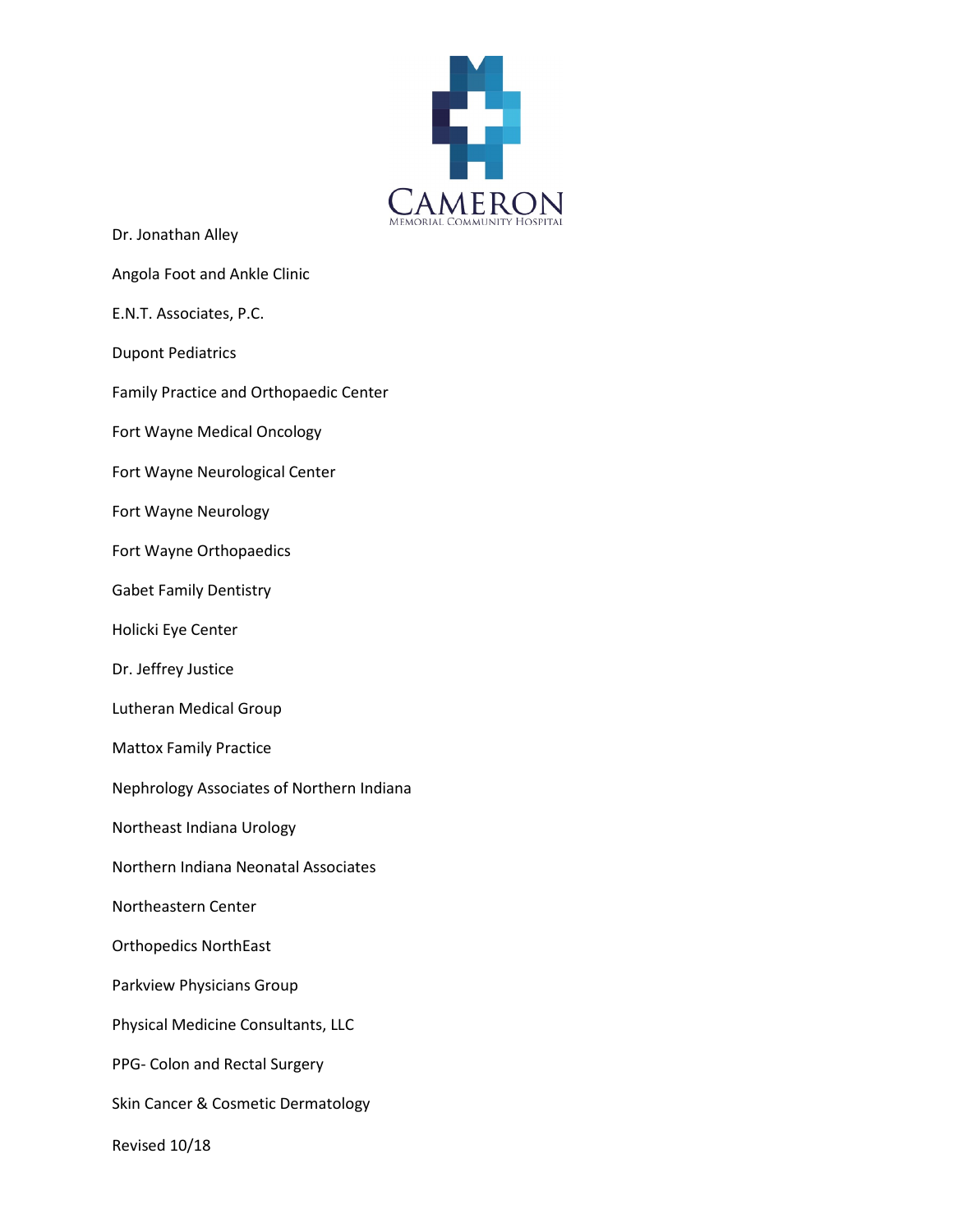

St. Joseph Medical Group South Bend Medical Foundation Summit Medical Associates, LLC

Women's Health Advantage

### Appendix B

Cameron Memorial Community Hospital (CMCH) Plain Language Summary

CMCH's Financial Assistance Program is for patients who are in need of or already had emergency or medically necessary care and are not able to pay. You may be approved if:

- You are a resident of Michigan, Ohio, orIndiana and a US Citizen
- You have income at or below 350% of the Federal Poverty Level(FPL)
- You complete the Cameron Memorial Community Hospital Financial Assistance Application
- You provide the needed documents

Patients have 240 days from the first billing statement after discharge for those services to apply for financial assistance.

Discounts are calculated from the Amounts Generally Billed (AGB), which is based on a calculation using amounts received as reimbursement from insurance companies for services. Patients that are eligible for financial assistance will not be responsible for more than AGB for their services. Eligibility is determined using a sliding scale based on current Federal Poverty Guidelines if family income is at or below 350 percent of the Federal Poverty Level (FPL) [www.healthcare.gov/glossary/federal-](http://www.healthcare.gov/glossary/federal-poverty-level-FPL) [poverty-level-FPL.](http://www.healthcare.gov/glossary/federal-poverty-level-FPL)

CMCH's financial assistance staff will review applications. They will decide if patients are approved for full assistance, partial assistance or not eligible. The decision is made based on the application information, income, assets and some additional conditions that can be found in the full financial assistance policy. Patients will get a decision within 30 business days after a complete application is received. Applicants that need to provide more information before a decision is made will get a notice. The patient will have 10 business days from the date of the notice to return the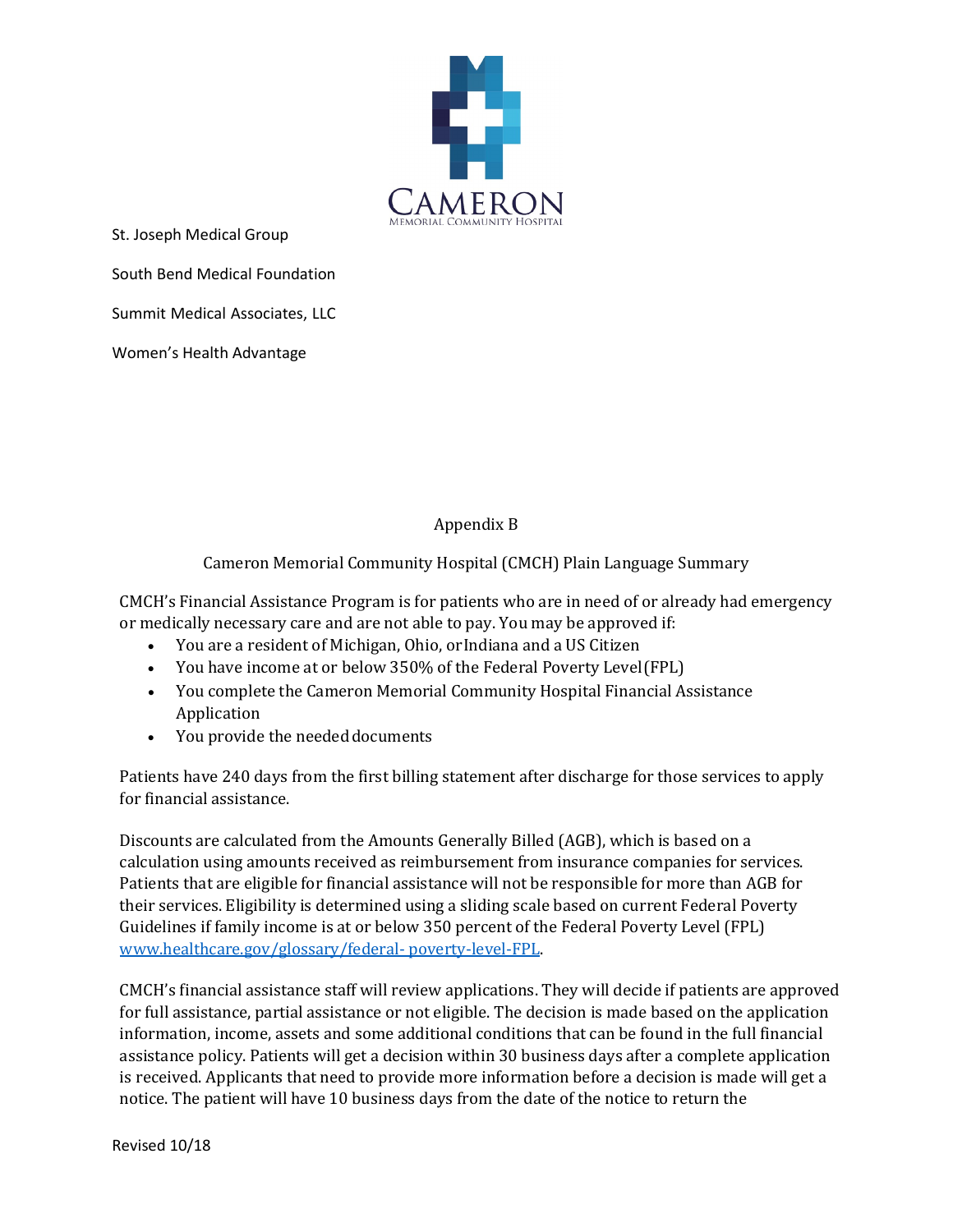

information.

To be approved for financial assistance, patients must return all documents. If information is not correct, or another solution is found, CMCH may not be able to help.

CMCH gives care for emergency medical conditions even if the patient can't pay. This policy is based on the guidelines provided in the Emergency Medical Treatment and Labor Act (EMTALA).

Free copies of the policy, application and policy summary in English and Spanish can be found on the website [www.Cameronmch.com.](http://www.cameronmch.com/)

Copies are also are located in the emergency, admitting and financial counseling departments. To get copies in the mail, call CMCH Financial Services Department at 260- 667-5513

To apply for financial assistance or find out more about CMCH's financial assistance program, contact CMCH financial counselors: **CMCH Financial Counselors** are available Monday through Friday 8:30 a.m. to 4:30p.m.